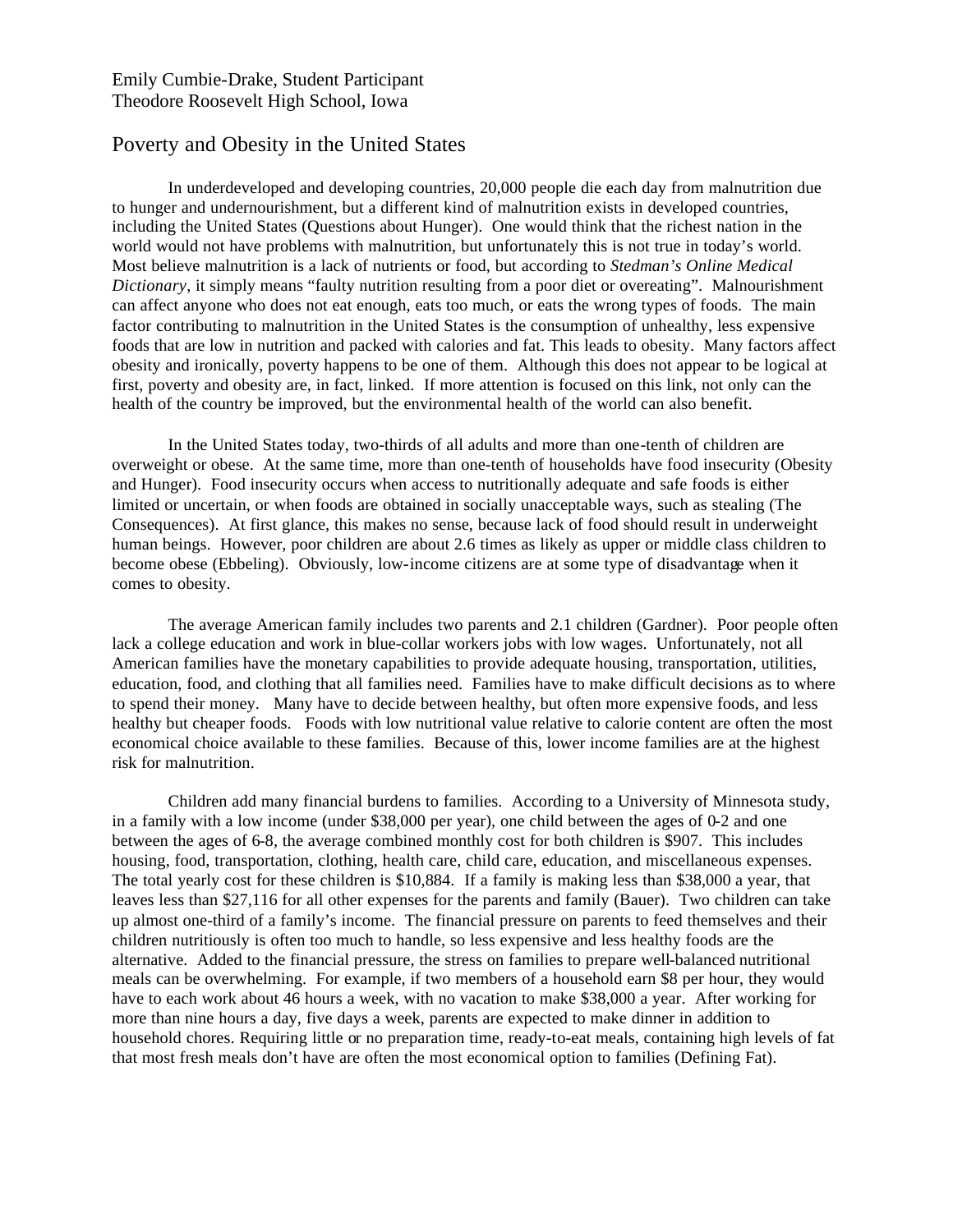Many health problems associated with obesity, like hypertension and diabetes, are more common among low-income people, according to a recent study (2004 Southeastern). According to some estimates, the total cost of health-care due to obesity is \$70 billion each year (Friedberg). Obesity affects many systems in the body, including psychological (poor self-esteem, depression, eating disorders), pulmonary (sleep apnea, asthma, exercise intolerance), gastrointestinal (gall stones, steatohepatitis), renal (glomerulosclerosis) , musculoskeletal (Blount's disease, flat feet, forearm fracture), neurological (pseudotumor cerebri), cardiovascular (dyslipidaemia, hypertension, coagulopathy, chronic inflammation, endothelial dysfunction), and endocrine (Type 2 diabetes, precocious puberty, polycystic ovary syndrome, hypogonadism) (Ebbeling). Addressing the problem of obesity could potentially save health care money and instead of spending \$70 billion for treating these diseases and conditions, this money could be used towards improving the lives of poor people by paying for housing or college education, for example.

Poor nutrition not only affects health, but also a child's ability to learn. Lack of nutrition in poor children reduces their enthusiasm and curiosity, which leads to a decrease in play and exploratory activities. Consequently, mental and cognitive development is impaired (Silent Emergency). This hinders the child's interest in school, which reduces the child's chance of graduating from high school or going to college. Without an interest in higher education, the child is at a higher chance of experiencing poverty as an adult. Then, the poor adult will have children and this cycle is likely to repeat itself.

One factor that may contribute to obesity among poor families is the consumption of meat. Adjusted for inflation, the price of meat in the 1990s was at a 50-year low, which allowed more lowerincome families to purchase meat (Agriculture Fact Book). As obesity rates have been increasing in the past few decades (Prevalence of Overweight), the price decline of meat has contributed to an increase in the consumption of meat. In 2000, an average of 195 pounds of meat was eaten per person. By contrast, in the 1950s, the average was 57 pounds less per year (Agriculture Fact Book). Meat is filled with calories and fat that contributes to obesity. One serving of ground beef (three ounces cooked) is 16% fat with 125 calories out of the 220 calories coming from fat. Twenty-five percent of one's daily cholesterol intake (based on a 2,000 calorie per day diet) is also in this one serving. Although ground beef contains a hefty source of protein (22 grams per serving), the high levels of calories, fat, and cholesterol decrease its nutritional value (TEFAP Commodity).

The consumption of meat can be decreased and replaced with healthier versions of protein. People question that one can get enough protein in a diet without meat, but there are many healthy alternatives to meat-based protein. Although many plant-source proteins are not complete proteins, the simple grouping of these proteins can create a complete protein. Lentils and rice, peanut butter and whole grain bread, beans and rice, corn tortillas and refried beans, and pea soup with whole grain crackers are all examples of plant-based proteins grouped into complete proteins. Soy is a plant-based complete protein that requires no grouping (Colby) and contains lower levels of fat than that of meat. In fact, in four ounces of uncooked tofu, there are only 4.71 grams of fat, 79 calories, and no cholesterol (Tofu).

Meat production has a devastating affect on the environment. Cattle ranchers destroy the rainforest to create space for their pastures. When cattle are used for hamburger, 220 square-feet of rainforest are destroyed per pound of meat. The production of beef adds to many other environmental concerns. Oil, coal, and other fossil fuels are burned to raise and slaughter cattle, freeze the meat, and then ship it to stores. When cows eat, they release methane gas. The carbon dioxide released from fossil fuels and the methane gas from the cows add to the greenhouse effect, a phenomenon when heat from the sun is trapped near the Earth's surface and can have devastating environmental affects, such as climate change. From raising the cows to shipping the meat, one pound of red meat requires 2,500 gallons of water, which is approximately how much water a family uses in one month. That same amount of water could be used to grow 100 pounds of grain which could be used to feed a family of four for a month (Facts about Beef).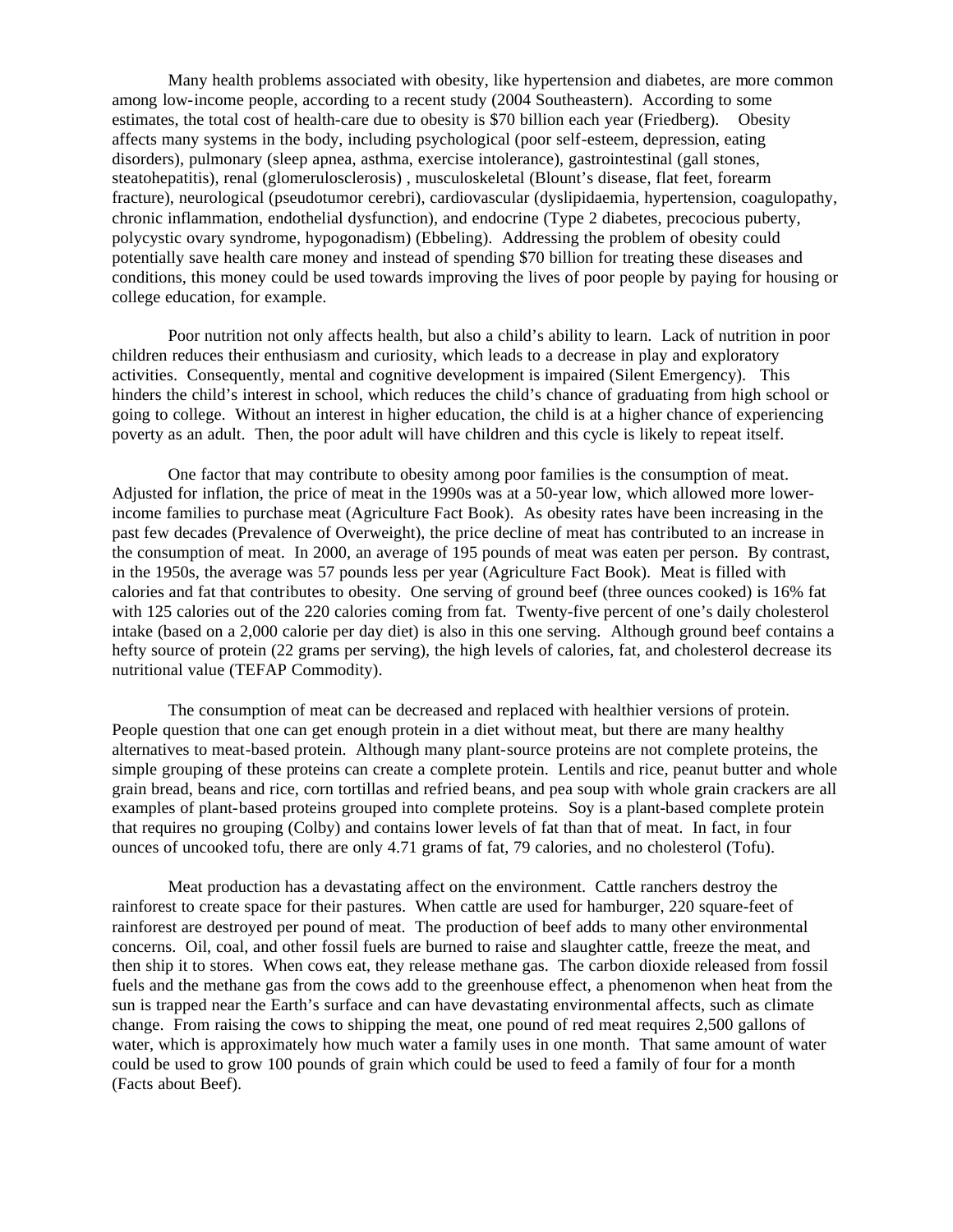The majority of cattle are raised on feedlots. Unfortunately, these feedlots also pose many environmental problems. According to a *New York Times* article, in the 1980s and 1990s spills of manure and urine contaminated 35,000 miles of rivers. Two-hundred and ninety-one billion pounds of manure are produced each day from cattle, hog, and chicken feedlots in the United States. Leaks of this manure can kill massive numbers of fish and marine life as well as contaminate local drinking water (Becker).

Fast food restaurants are another possible contributor to obesity in low-income families. Fast food chains specifically target lower-class neighborhoods and families in their advertising. People in the poorest urban areas have two and a half times more exposure to fast food than people in the wealthiest areas (Haas). Therefore, poor families have more opportunities to purchase fast food, even though it is not as nutritious as other foods that can be purchased for a similar price. Although these foods are cheap, they come with drastic amounts of calories and fat. A McDonalds Happy Meal with a hamburger, small french fries, and a twelve-ounce Sprite contains 600 calories, 20 grams of fat, 700 milligrams (mg) of sodium, 30 mg of cholesterol, and 35 grams (g) of sugar (Nutritional Information). The majority of calories in fast food come from sugar and fat, instead of whole-grain carbohydrates and fiber that will satisfy hunger and keep you full. Therefore, hunger will appear soon after eating fast food because the body was not satisfied with the lack of nutrition in the last meal. Then, if food is available, more may be consumed, which further contributes to obesity.

Eating at fast food restaurants not only increases the chance of obesity, but also harms the environment. The abundance of plastic, paper, and Styrofoam packaging are often left on the ground to dirty the streets and pollute the environment. If less fast food was eaten, the harm to the environment from the packaging of food and production of meat would be decreased.

Consuming more organic foods is one answer to the problem of obesity and malnutrition. Organic foods have more beneficial nutrients than non-organic foods and do not have the many toxins that commercial foods contain (Crinnion). Unfortunately, organic foods are expensive and therefore less available to poor families. In fact, shoppers who consistently buy healthy foods spend 20% more on groceries than those who don't (Harrison).

Many factors affect the price of organic food. Currently only one-tenth of Americans regularly purchase organic foods. If the demand for organics increases, eventually, the price should decrease. If one-third of Americans would buy organic foods frequently, the price would decrease to only a 10 to 30 percent mark-up compared to conventional foods, compared to the current 50 to 100 percent mark-up. Because the market is still relatively small contrasted to conventional foods, more labor is necessary for hand-picking, hand-weeding, etc. In addition, federal subsidies keep the price of conventional crops (Harrison). Therefore, low-class families do not have the opportunity to purchase these expensive, yet healthy foods.

More widespread consumption of organic food could help to decrease the price and make it more available to lower income individuals. This would also benefit the environment. Commercial farming methods have many disadvantages that organic farming can improve. Current farming practices erode topsoil, decreaseing farm yield by 6% for each inch eroded. Pesticide runoff contaminates rivers, lakes, and streams which endangers wildlife. Eight-percent of current pesticides are potentially carcinogenic, which are suspected of leading to increased rates of cancer and reproductive problems (Organic Foods 101). Also, the addition of pesticides decreases the amount of vitamins present in foods (Crinnion). Organic farmers do not utilize any synthetic pesticides or fertilizers, but focus on strengthening the plants to resist natural disease and pests. Crop rotation, mechanical tillage, and hand weeding prevent weeds. Pest populations are controlled by implementing natural insect predators, mating disruptions, traps, and barriers (Frequently Asked Questions).

To reverse the trend of increasing obesity among the poor, the first step should include helping the poor leave poverty. Increased education, training, and job production should be the main priority. If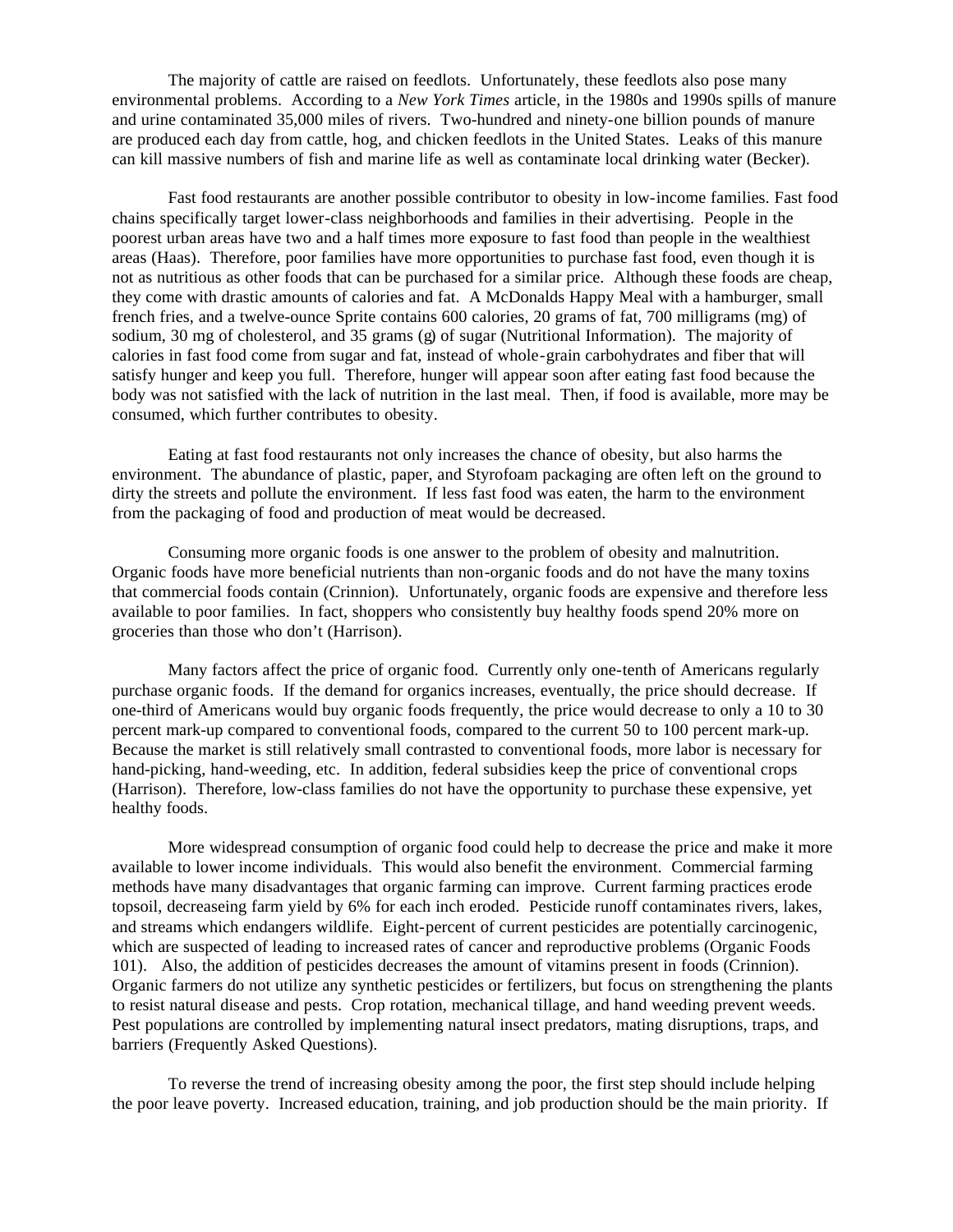the government funded college education to low-income students, these students would have the chance to receive a valuable education that would provide opportunities for higher-income jobs and decrease the current poverty level. Also, government subsidized child-care would allow for parents of young children to work, instead of taking care of their children, which would increase their income level. Additional affordable housing should be built to allow impoverished families to have a safe place to live. With these improvements, the levels of poverty should be decreased and one would expect the current problem with obesity to improve.

Other efforts should also be made. Opportunities for exercise and physical education could be improved. Physical education courses in poor school districts are often the first programs to be cut due to budget-deficits. High-tech gyms and workout facilities are available for the upper-class to help with weight management and fitness, but the lower-class does not have the money to subscribe to these facilities. More exercise programs should follow the example of the YMCA which provides scholarships for membership to low-income families.

In many cities, especially the ghettos of large cities, space for recreation is either not available or not safe. Once again, the state governments need to take action and become a part of childhood recreation. Physical education (PE) and recess in schools is often the only form of recreation or exercise many children receive. Experts from the United States Department of Agriculture (USDA) and the Department of Health and Human Services (HHS) state that moderate to vigorous exercise needs to be completed most days of the week for sixty minutes (Gavin). Many schools offer PE only once or twice a week. State governments needs to re-evaluate its standards for PE. School is a place for children to be educated about healthy lifestyles. Therefore, physical education should be a part of this learning tool and should be offered as many days as possible in public schools.

Head Start is an excellent government funded program that could be expanded to help improve the nutrition of young children. This program assists low-income families with children from birth to age five. The overall goal of the program is to prepare the children for school, but they also teach parents everything from child hygiene to nutrition (Head Start). If children learn to recognize healthy food as attractive instead of distasteful at a young age, these ideas will continue with them throughout their lives. Programs like Head Start should not only teach children, but also work with parents to educate them on how to teach their children themselves. This will also create parent-children bonds and improve the home life of many families. Parents must be taught time efficient and inexpensive ways to cook healthy foods, and learn to focus on eating nutritious meals at home, rather than fast foods.

The National School Lunch Program is another way to address poverty and obesity. Children of families at or below 185% of the poverty level are eligible for free-or reduced meals in public schools through the National School Lunch Program. As of June 30, 2005, 185% of the poverty level is \$34,873 for a family of four (Nat'l School Lunch). This program is an excellent way to not only teach correct eating habits, but also nourish children with one or two of the only healthy meals they may receive each day. Only two percent of all children meet the recommended requirements for the food pyramid. Sixteen percent do not meet any of the requirements. Sixteen percent meet the saturated fat, less than twenty percent meet the vegetable, and only 25 % meet the grain recommendations (Eat Smart).

To be successful, however, the school lunch program must be appealing to kids and offer healthy alternatives. School lunches are often unappealing to students, who resort to vending machines which offer even less healthy alternatives such as candy bars, soda, and chips. The U.S. government stresses the importance of healthy eating in their studies about the food pyramid and other nutritional guides, which include eating more fresh fruits and vegetables, and whole grains. The school lunch program should put these ideas into actions. The school meal programs should be filled with fresh produce and whole grains, instead of canned peaches and pears with a processed white bread bun and a hamburger. As an alternative to concentrating the meals around a meat, they could be focused on a soy product or a group of incomplete proteins that together create a complete protein. Most kids are disgusted by the thought of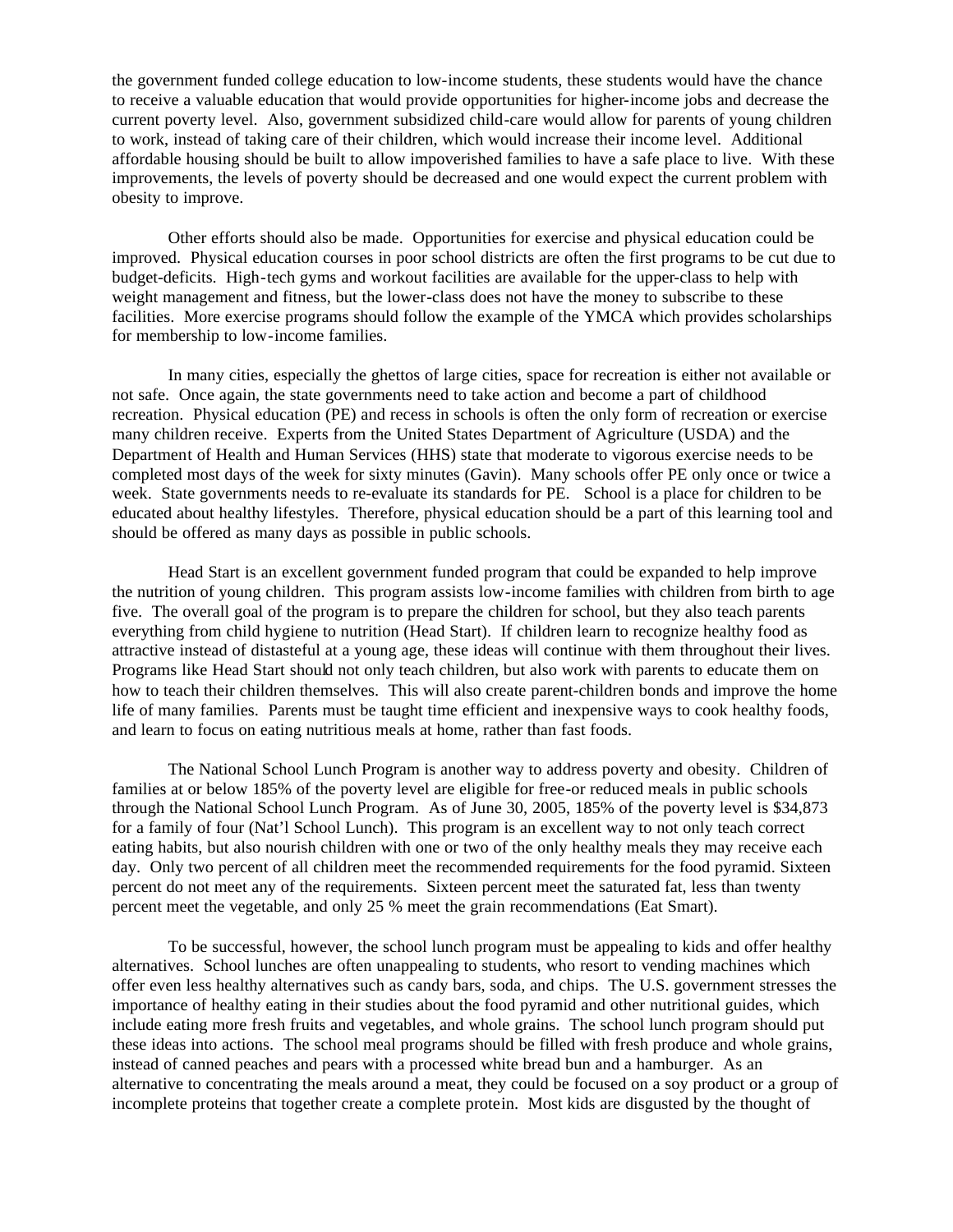tofu or other soy products, but if they learned at a young age that it can be a delicious and nutritious food, it would be easy to implement these meat alternatives into school meal programs. As discussed earlier, the resources utilized on producing meat are enormous compared to that of producing grain. Therefore, the environment would also benefit. Of course, there is always the issue of money. With a budget deficit, the government wants to spend the least amount of money possible, but the health of this country's children should be worth spending money on as they are the future leaders of the United States.

Many families have the desire to eat healthy foods, but oftentimes, they are too expensive. Change can be made to reduce the prices of fresh food so that people at all income levels will have the opportunity to purchase nutritious foods. If organic foods are purchased more often, their prices will decrease. Instead of packing grocery stores with food imported across the country or world, stores should be stocked with locally grown food, if available. The farther away a product has to be shipped, the more expensive it will be. Therefore, if a product is shipped a shorter distance, the selling price can be less. Farmers would benefit because they would not have to pay as much in shipping fees. The environment would be improved because less gas has to be consumed to transport the items. Most importantly, community members would receive healthy foods at less expensive prices. Unfortunately, desert and extremely urban communities often do not have easy access to fresh foods because farming communities cannot be sustained in those environments. In this case, area governments should control prices on shipped fresh foods, to ensure their availability to all income levels.

As an alternative to grocery stores, farmers markets and local vendors are an excellent way to purchase foods. Farmers do not have to pay stores to sell their food. Instead, they get the entire price of the product, so they are able to lower the selling price. Local governments should be cooperative with farmers and small business owners so these markets can take root. The media should ensure that all families, including lower-class families, are aware of these events. Farmers markets not only offer nutritious produce at low prices, but they promote community building by fostering positive relationships between farmers and community members

Combating the paradox of obesity and poverty in the United States is not a one-step process. It could take years before obesity rates among the poor show a significant decrease. To achieve this, multiple programs need to band together before it is too late. In addition, our government should continue to address the root causes of poverty. Poor families need access to healthy, but inexpensive foods with the proper knowledge of how to prepare the food. Government agriculture programs should focus on making healthy foods, produced in environmentally safe ways, more affordable. Alternatives to meat should become more available to families and exercise needs to be a regular part of one's daily life. National and state government programs should start healthy eating classes at a young age to begin the reversal of the growing trend of obesity. If this epidemic is resolved in the United States, we can then put more effort towards helping less fortunate countries where their populations are faced not only with malnutrition and poverty, but also raging AIDS epidemics, civil wars, national food shortages, and other horrifying troubles that the United States is fortunate enough not to encounter.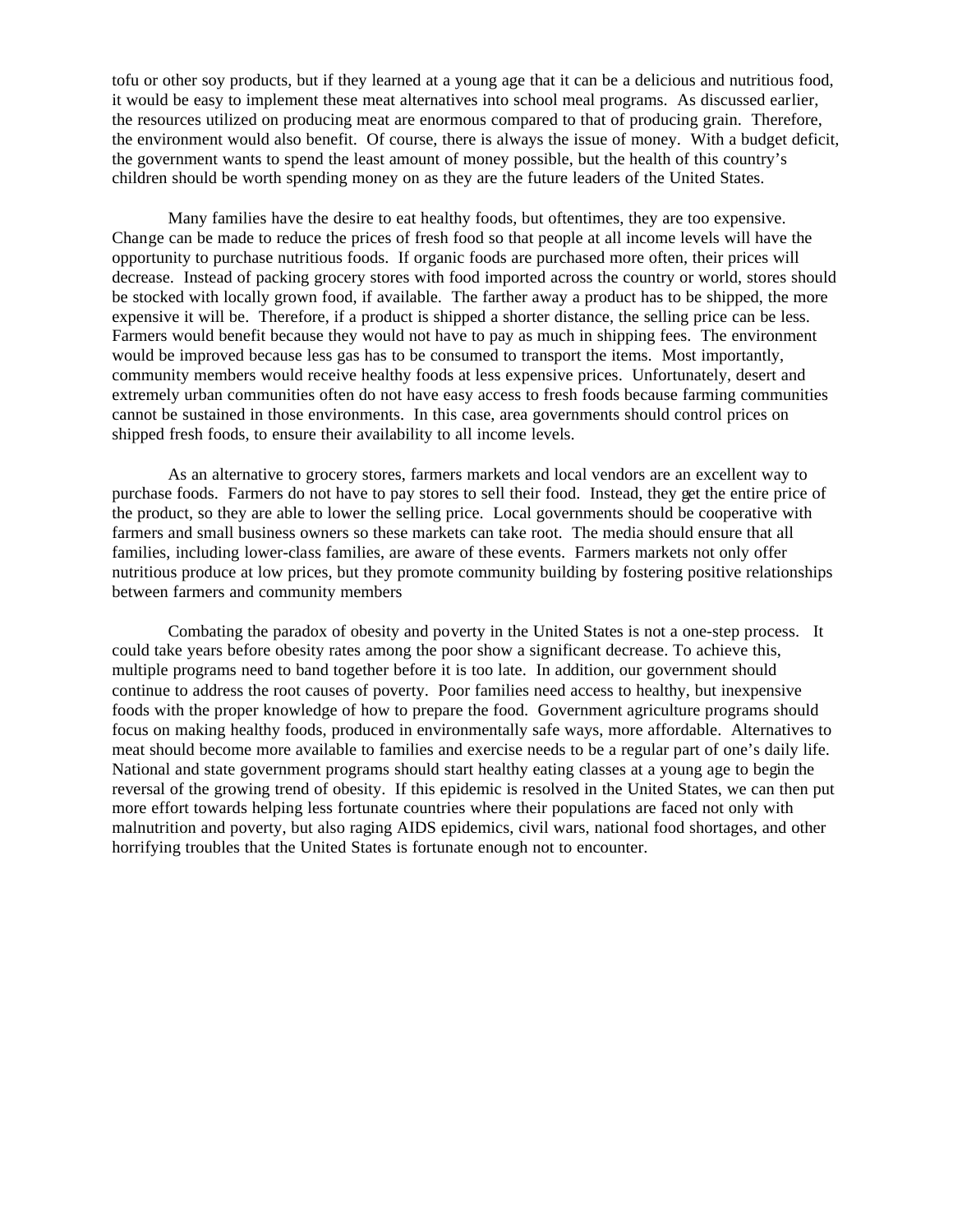## Bibliography

- 1. "2004 Southeastern Pennsylvania Household Health Survey." Philadelphia Health Management Corporation. Online. 26 Sept. 2005.
- 2. "About Head Start." U.S. Department of Health and Human Services, Administration for Children and Families. Online. 12 Sept. 2005.
- 3. "Agriculture Fact Book 2001-2002." United States Department of Agriculture. Online. 8 Sept. 2005.
- 4. Becker, Elizabeth. "Feedlot Perils Outpace Regulation, Sierra Club Says." New York Times. 13 Aug. 2002. New York Times Online. Online. 15 Sept. 2005.
- 5. Bauer, Jean W. and Rettig, Kathryn D. "The Cost of Raising Children." 2002. University of Minnesota Extension Service. Online. 5 Sept. 2005.
- 6. Bray, Lovejoy, Paeratakul, and Ryan. "The Relation of Gender, Race, and Socioeconomic Status to Obesity and Comorbidities in a Sample of US Adults." Sept. 2002. 26. International Journal of Obesity Online. Online. 14 Sept. 2005.
- 7. Colby, Annette. "The Vegetarian Athlete." NutritionResource.com. Online. 12 Sept. 2005.
- 8. "The Consequences of Hunger and Food Insecurity for Children." June 2002. Center on Hunger and Poverty, Brandeis University.
- 9. Crinnion, Walter J., ND. "Are Organic Foods Really Healthier for You?" Organic Gardening Almanac. 1995.
- 10. "Defining Fat." St. Mary's University Food Services. Online. 29 Sept. 2005.
- 11. Ebbeling, Cara B., Ludwig, David S., and Pawlak, Dorota B. "Childhood Obesity: Public Health Crisis, Common Sense Cure." The Lancet 360 (2002): 473-82.
- 12. "Eat Smart. Play Hard Campaign Overview." United States Department of Agriculture Food and Nutrition Service. Online. 7 Sept. 2005.
- 13. "Facts about Beef." Rainforest Action Network. Online. 8 Sept. 2005.